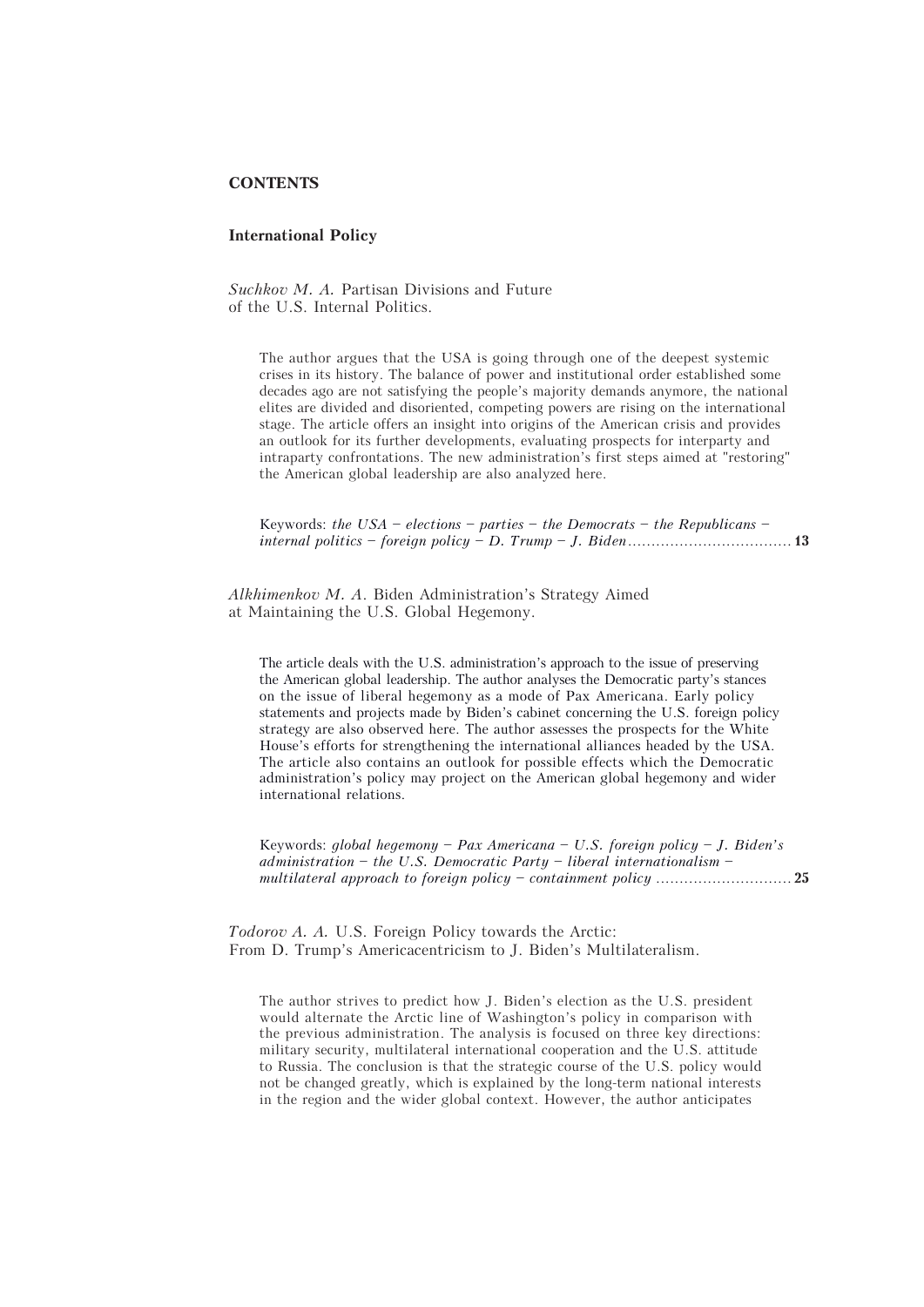some shifts in emphases on a number of foreign policy issues, mostly concerning the climate policy, which has recently been reestablished as one of the top national priorities of the USA.

Keywords: *the Arctic – the USA – military security – international cooperation – the Arctic Council – U.S.-Russia relations – D. Trump – J. Biden.....................* **42**

*Glazova A. V.* J. Biden Administration's Aims in the Middle East and Possible Means to Achieve Them.

After J. Biden's election as the U.S. president, the White House is facing the challenge to formulate a fresh strategy dealing with the Middle East. Many experts and politicians argue that the USA has no more vital interests in the aforementioned region, therefore the American military and political presence there should be reduced. The current head of the nation is bearing in mind a degree of skepticism towards the Middle East, however, his team has to react somehow to challenges and threats emanating from the region. The author doubts that the modified U.S. approach would help to improve the regional stability and to settle multiple conflicts there.

Keywords: *the USA – strategic priorities in the Middle East – the White House – troops withdrawal – democratic values – challenges and threats – J. Biden – D. Trump ..................................................................................* **60**

*Kosarev V. A.* J. Biden Administration's New Approach to Iran's Nuclear Activity.

The article makes an emphasis on some peculiarities of the U.S. policy towards the IRI dealing with its nuclear activity during the latest period of Trump's presidency. The author observes the main internal and external factors, which influence the decision-making process by the new White House occupant on the Iranian front. The focus is on the first steps made by the Biden administration concerning the fate of the Joint Comprehensive Plan of Action addressing the Iranian nuclear program.

Keywords: *Iran – Iran's nuclear program – Iran nuclear deal – JCPOA – Russia – the USA – China – the EU – Germany – France – the United Kingdom – the IAEA – the United Nations – the Middle East..........................* **80**

*Andreev A. V.* President J. Biden's African Debut.

The Biden administration's first steps in African policy included canceling the prohibitions for citizens of various regional countries to enter the United States, which aimed at correcting the "mistakes" of the previous White House occupant. However, the current administration may exploit their predecessor's practice and projects dealing with issues of promoting the U.S. economic interests on the Black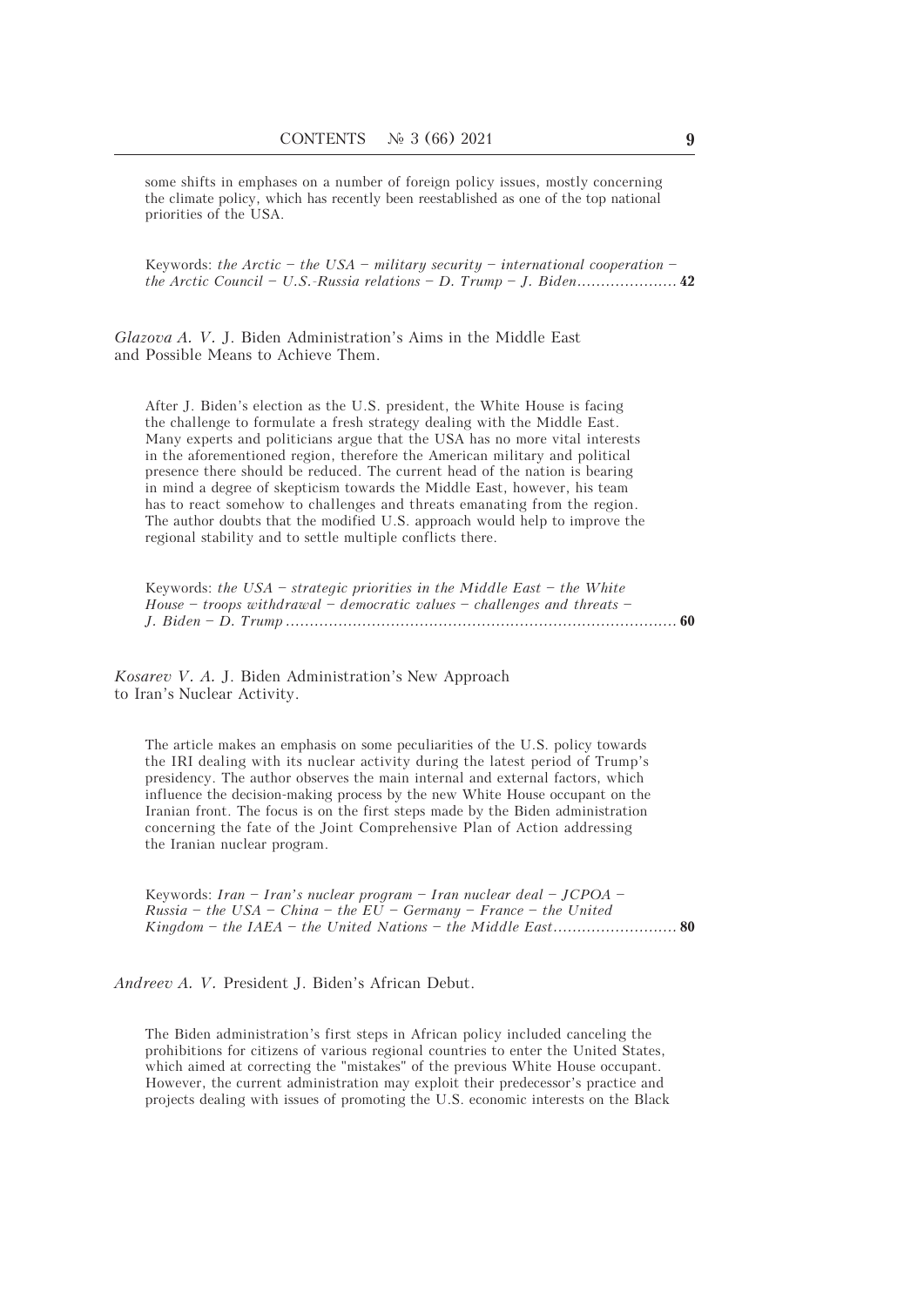continent as well as countering the growing regional competition from China on the short-term and medium-term horizons. The recent Ethiopian case has shown that Washington is facing new regional geopolitical challenges, including the wider scale of the U.S.-China adversary.

Keywords: *Africa – initiative – conflicts – China – Ethiopia – Abiy Ahmed – trade – investments – interventions – Kenya – Nigeria ..................................* **102**

*Usov V. A.* From "Enterprise" to "Nimitz": the Evolution of U.S.-India Relations and New Challenges to Them.

The article analyses the process of developing the U.S. policy towards India. The author notes the key factors, which are determining the current state of bilateral ties. Various issues of cooperation between Washington and New Delhi in economic and military-political spheres as well as in realizing the Indo-Pacific concept are observed here. The author also specifies the U.S. approach aimed at strengthening its role in the Indian foreign policy strategy.

Keywords: *India – the USA – rapprochement – defense and security – economic ties – trade – Indo-Pacific region ..................................................* **123**

*Rumyantsev E. N.* Issues and Prospects for China-U.S. Relations.

The article deals with major aspects of relations between China and the USA. The author revisits the first U.S.-China summit in history, observing the origins of the American line of behavior under D. Trump as well as the Chinese leadership's stances addressing the USA. The focus is on future prospects for the bilateral cooperation since coming to power of the new American administration.

Keywords: *China-U.S. relations – new approach to China – China's key interests – decoupling – the CCP................................................................* **144**

*Pshenichnikov I. B.* U.S. Policy towards Latin America under the Presidency of J. Biden.

The article analyses the Biden administration's first steps dealing with Latin American issues and provides an outlook for further developments of the U.S. regional policy. The focus is on future prospects for the U.S. relations with Cuba, Venezuela, and Nicaragua, considering expectable Washington's actions to address Latin America's "Turn to the Left". The author also observes J. Biden's efforts to modify the U.S. immigration law.

Keywords: *the USA – Latin America – Cuba – Venezuela – Nicaragua – immigration.............................................................................................* **160**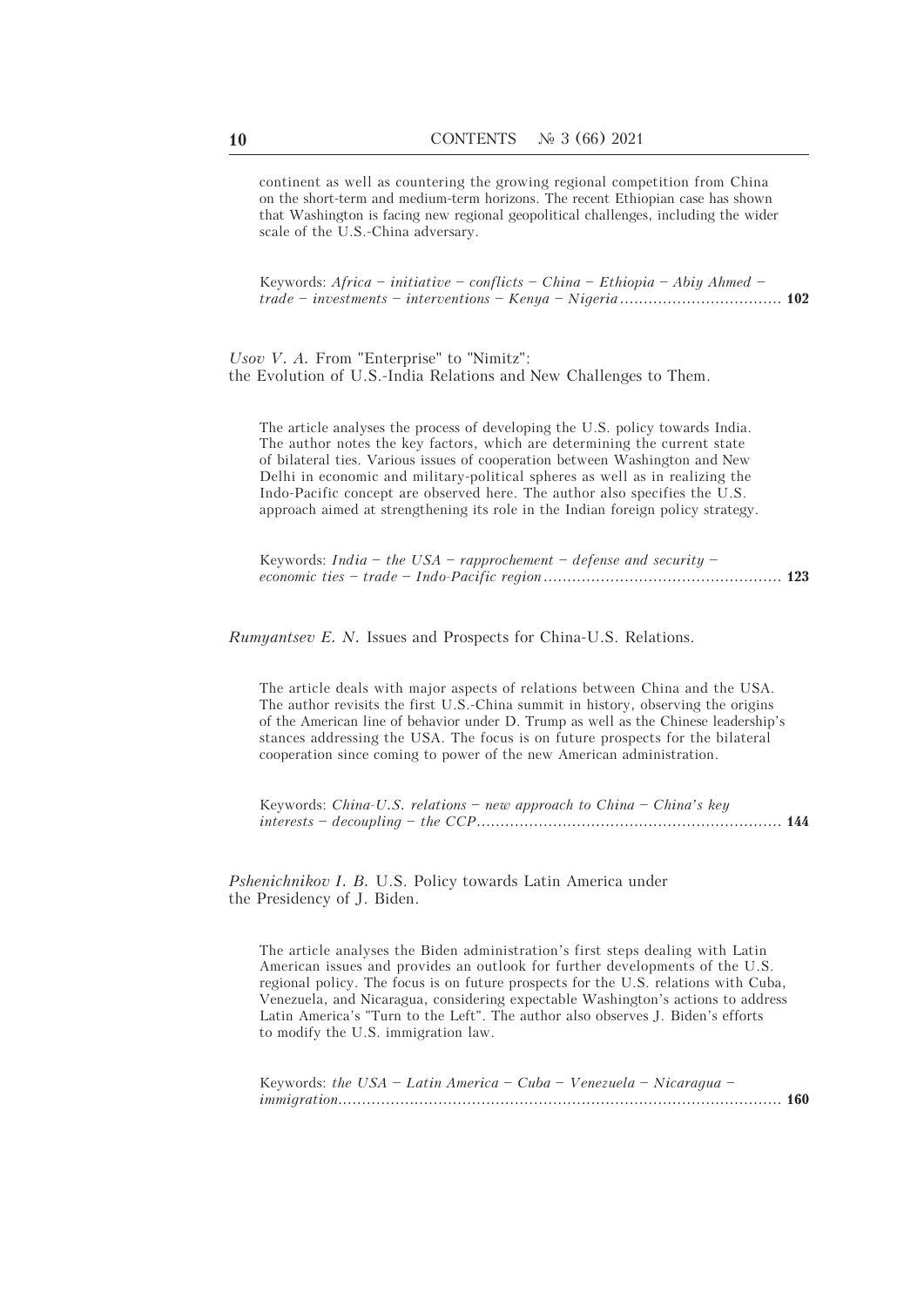*Mikhailov S. A.* American Think Tanks' Role in Shaping the U.S. Policy towards Ukraine.

The article observes developments in American experts' analytical approaches to the U.S. policy towards Ukrainian affairs, which have happened since D. Trump's arrival to the White House. The main stages of those developments are studied in close affinity between them and the U.S. diplomacy's practical steps dealing with Ukraine and the conflict in Donbass. The author comes to conclusion that the American think tanks play an important role in formation of the U.S. official course towards the Post-Soviet space. Inside those institutions various aspects of a future political line are being probated. They also serve as a pulpit where persons aspiring to diplomatic positions can express their policy stances. Finally, the aforementioned research institutions may serve, under some circumstances, as a supplementary tool for the U.S. officials' activities on the Ukrainian front.

| Keywords: the U.S. foreign policy $-J$ . Biden's administration $-$ the Ukrainian |  |
|-----------------------------------------------------------------------------------|--|
| crisis – the conflict in Donbass – NATO expansion – Russia-U.S. relations –       |  |
|                                                                                   |  |

## **Defense and Security**

*Prokopenkova I. O*. Transformation of the U.S. Space Policy in the XXIth Century: Provisional Results and Challenges for the J. Biden Administration.

The article analyses the evolution of conceptual setting and practical approach to the U.S. space policy from the middle of the 2000-ies until the present time. Various economic, technological, and foreign policy factors of the aforementioned evolution are observed here. The author comes to conclusion that the American space policy is notable for its consistency and stability of its fundamental ways of development, which are determined by the rising significance of space exploration for the national economy and security. The focus is on appraisal of D. Trump's space policy results, its influence on international cooperation and security in the area, as well as on the country's military capacity. The author also evaluates the opportunities and risks passed upon the new Democratic administration, and its first steps dealing with space issues from the perspective of organizational and legal initiatives inherited from D. Trump.

| Keywords: the U.S. space policy – commercialization of space activities – |  |
|---------------------------------------------------------------------------|--|
|                                                                           |  |

*Lyzhin D. N*. U.S. Climate Policy: Issues and Prospects for Global Leadership.

The American government's approaches to climate issues may vary considerably depending on which party controls the power. The current U.S. president J. Biden has proclaimed the climate policy as his top priority both nationally and internationally. His desire is to reclaim the American leadership in promoting